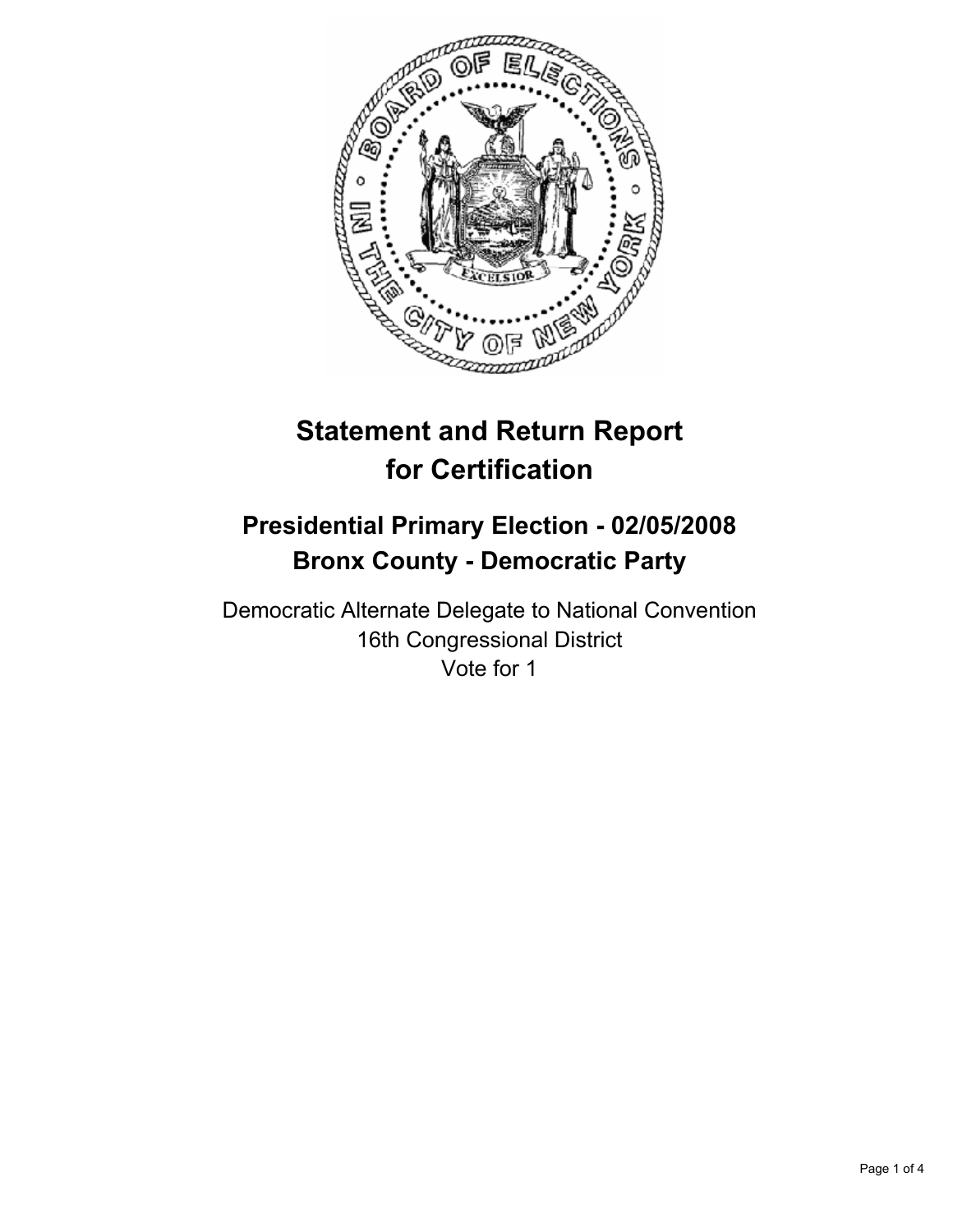

#### **16th Congressional District**

| <b>Assembly District 76</b>                   |       |
|-----------------------------------------------|-------|
| <b>EMERGENCY</b>                              | 0     |
| ABSENTEE/MILITARY                             | 26    |
| <b>FEDERAL</b>                                | 3     |
| <b>AFFIDAVIT</b>                              | 61    |
| MARIA BAEZ (F) - PLEDGED TO SUPPORT CLINTON   | 908   |
| ISABEL C RAMOS (F) - PLEDGED TO SUPPORT OBAMA | 285   |
| <b>Total Votes</b>                            | 1,193 |
| <b>Assembly District 77</b>                   |       |
| <b>EMERGENCY</b>                              | 114   |
| ABSENTEE/MILITARY                             | 222   |
| <b>FEDERAL</b>                                | 16    |
| <b>AFFIDAVIT</b>                              | 324   |
| MARIA BAEZ (F) - PLEDGED TO SUPPORT CLINTON   | 5,008 |
| ISABEL C RAMOS (F) - PLEDGED TO SUPPORT OBAMA | 2,610 |
| <b>Total Votes</b>                            | 7,618 |
| <b>Assembly District 78</b>                   |       |
| <b>EMERGENCY</b>                              | 57    |
| ABSENTEE/MILITARY                             | 136   |
| <b>FEDERAL</b>                                | 15    |
| <b>AFFIDAVIT</b>                              | 270   |
| MARIA BAEZ (F) - PLEDGED TO SUPPORT CLINTON   | 3,441 |
| ISABEL C RAMOS (F) - PLEDGED TO SUPPORT OBAMA | 1,171 |
| <b>Total Votes</b>                            | 4,612 |
| <b>Assembly District 79</b>                   |       |
| <b>EMERGENCY</b>                              | 134   |
| ABSENTEE/MILITARY                             | 183   |
| <b>FEDERAL</b>                                | 16    |
| <b>AFFIDAVIT</b>                              | 470   |
| MARIA BAEZ (F) - PLEDGED TO SUPPORT CLINTON   | 5,419 |
| ISABEL C RAMOS (F) - PLEDGED TO SUPPORT OBAMA | 3,370 |
| <b>Total Votes</b>                            | 8,789 |
| <b>Assembly District 84</b>                   |       |
| <b>EMERGENCY</b>                              | 21    |
| ABSENTEE/MILITARY                             | 130   |
| <b>FEDERAL</b>                                | 6     |
| AFFIDAVIT                                     | 357   |
| MARIA BAEZ (F) - PLEDGED TO SUPPORT CLINTON   | 5,823 |
| ISABEL C RAMOS (F) - PLEDGED TO SUPPORT OBAMA | 2,018 |
| <b>Total Votes</b>                            | 7,841 |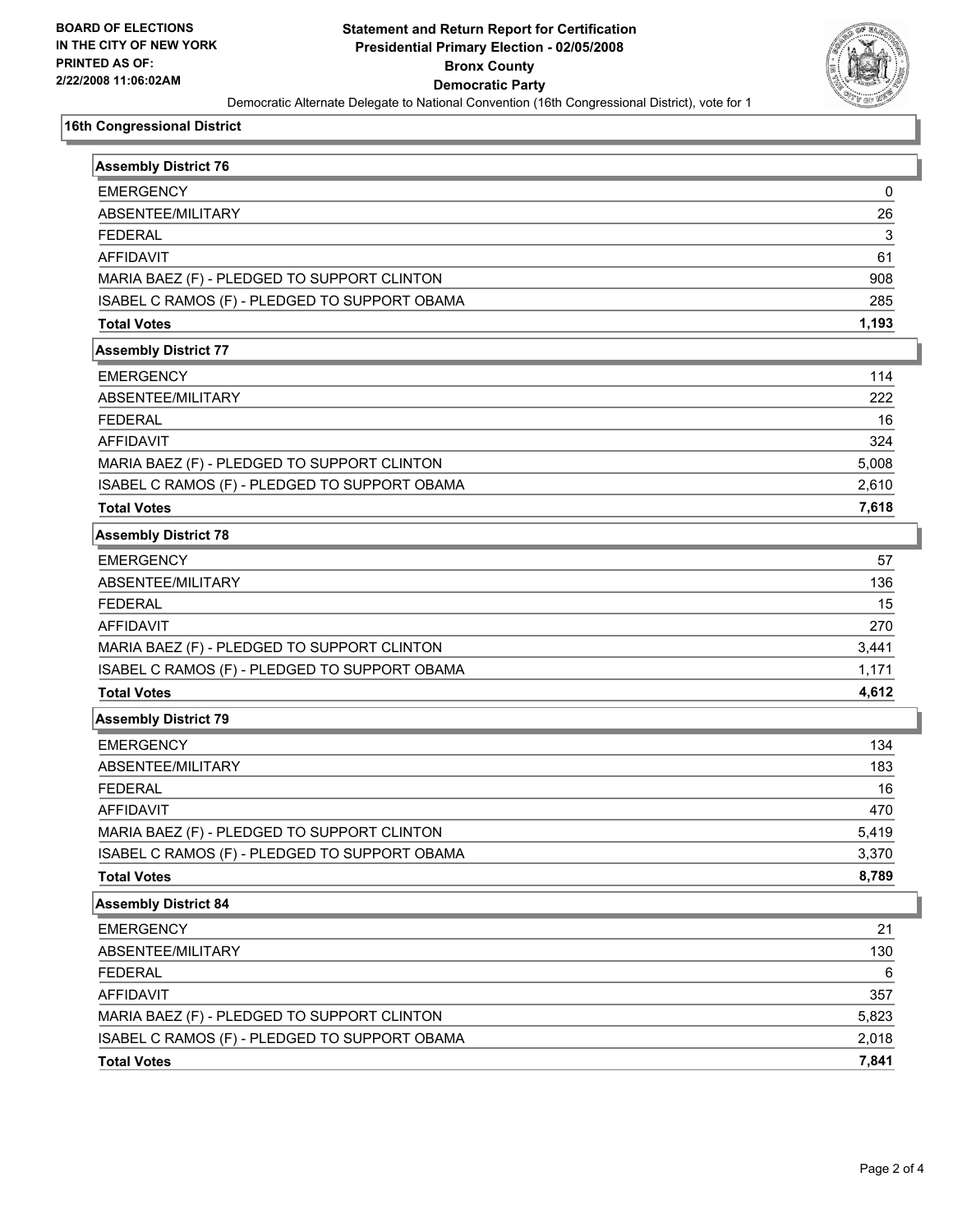

#### **16th Congressional District**

| <b>Assembly District 85</b>                   |       |
|-----------------------------------------------|-------|
| <b>EMERGENCY</b>                              | 26    |
| ABSENTEE/MILITARY                             | 64    |
| <b>FEDERAL</b>                                |       |
| <b>AFFIDAVIT</b>                              | 180   |
| MARIA BAEZ (F) - PLEDGED TO SUPPORT CLINTON   | 2,671 |
| ISABEL C RAMOS (F) - PLEDGED TO SUPPORT OBAMA | 778   |
| <b>Total Votes</b>                            | 3,449 |
| <b>Assembly District 86</b>                   |       |
| <b>EMERGENCY</b>                              | 76    |
| ABSENTEE/MILITARY                             | 74    |
| <b>FEDERAL</b>                                | 44    |
| <b>AFFIDAVIT</b>                              | 332   |
| MARIA BAEZ (F) - PLEDGED TO SUPPORT CLINTON   | 5,097 |
| ISABEL C RAMOS (F) - PLEDGED TO SUPPORT OBAMA | 1,515 |
| <b>Total Votes</b>                            | 6,612 |